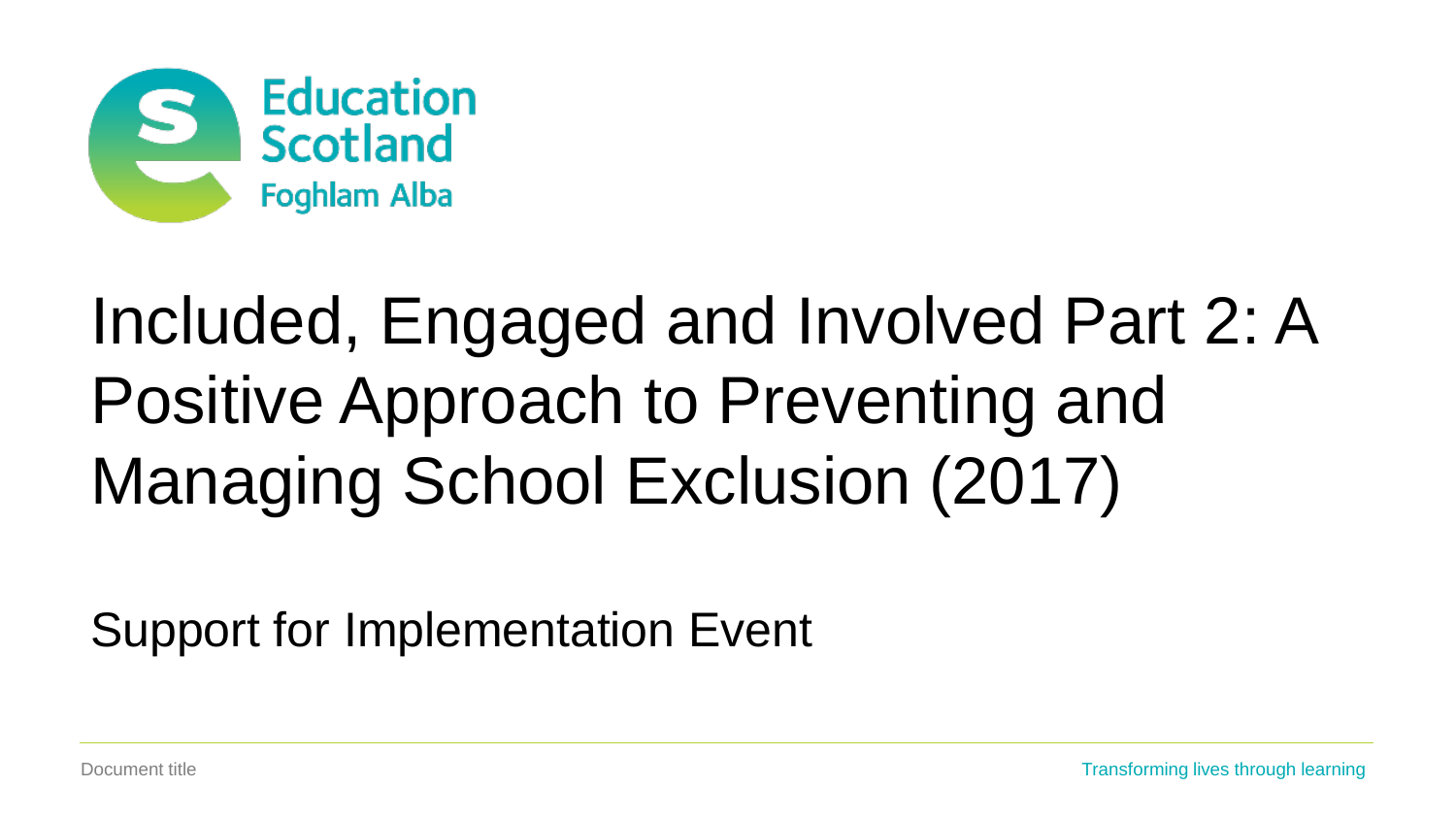#### **Aims for the session**

- Increased awareness and knowledge of policy guidance IEI Part 2
- Increased awareness of long term impact of exclusion and links with youth offending
- Increased confidence in implementation of policy guidance
- Awareness of approaches to support implementation of IEI Part 2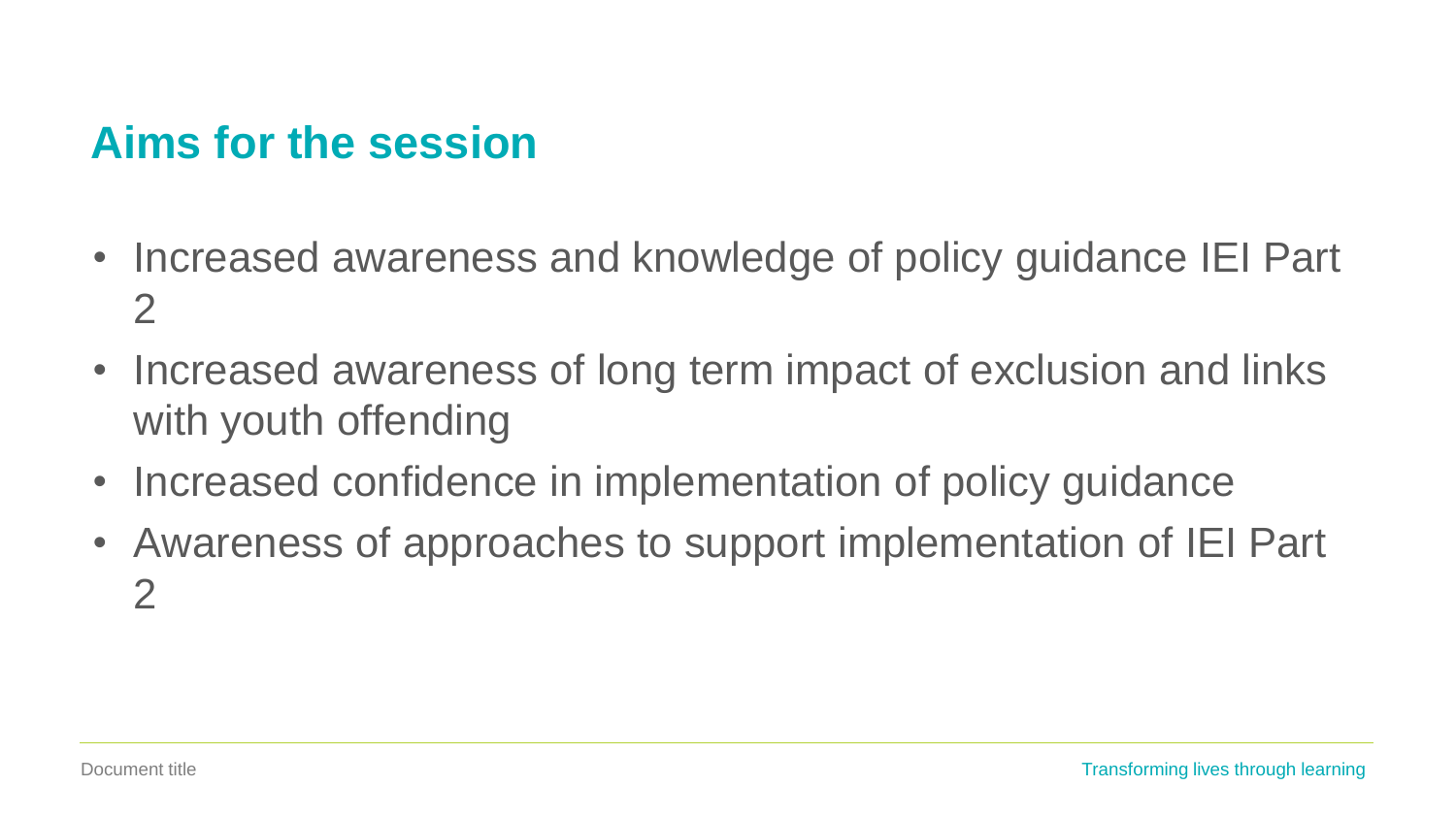

## Included, Engaged and Involved Part 2: A Positive Approach to Preventing and Managing School Exclusion (2017)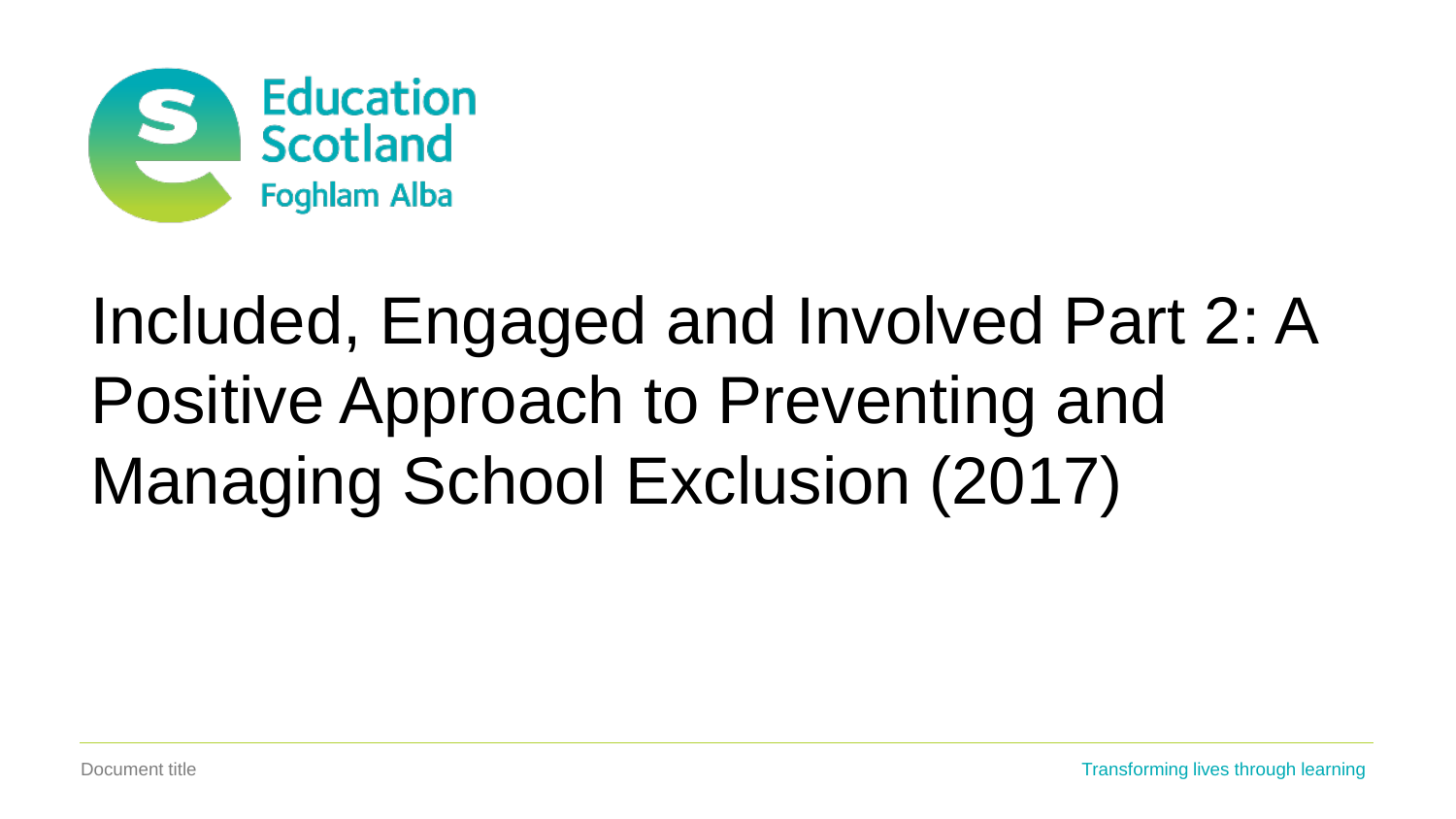### **Overview**

- Rationale for refresh of policy
- Key messages
- New additions to the policy
- Approaches to supporting positive relationships
- Support for implementation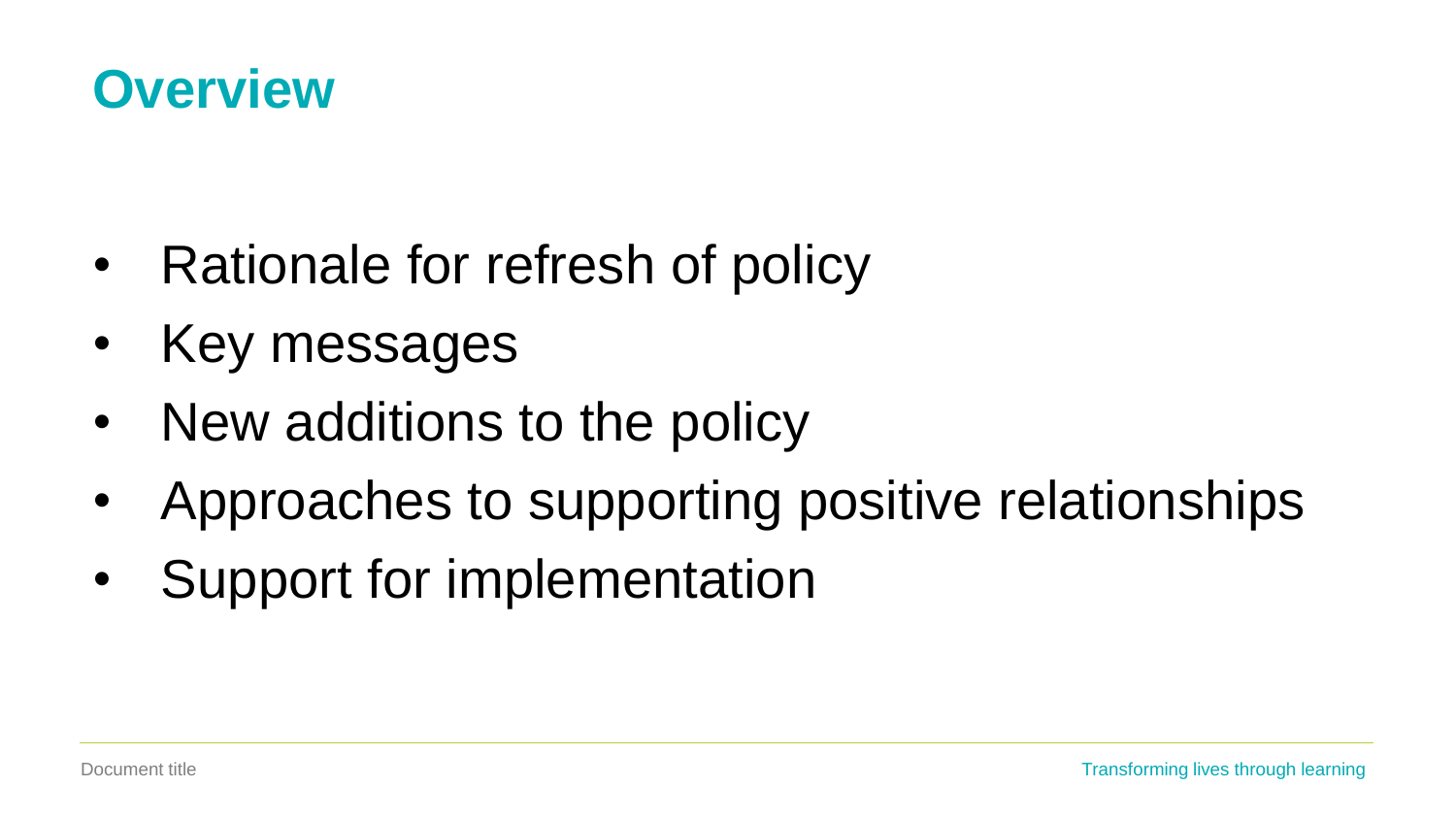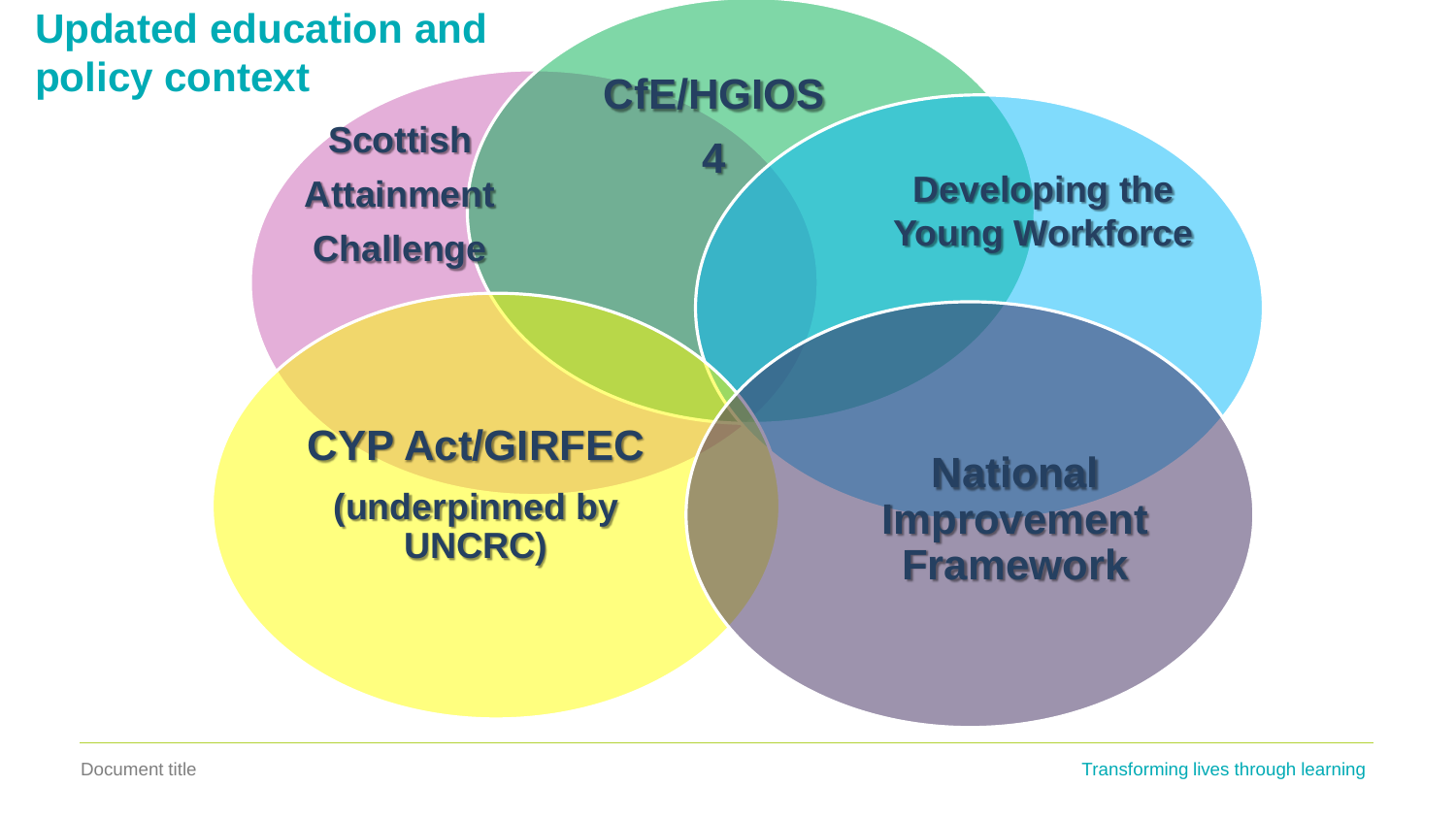**Five key indicators in identifying and closing the poverty related attainment gap**

- Attainment
- Attendance
- Exclusion
- Participation
- Engagement

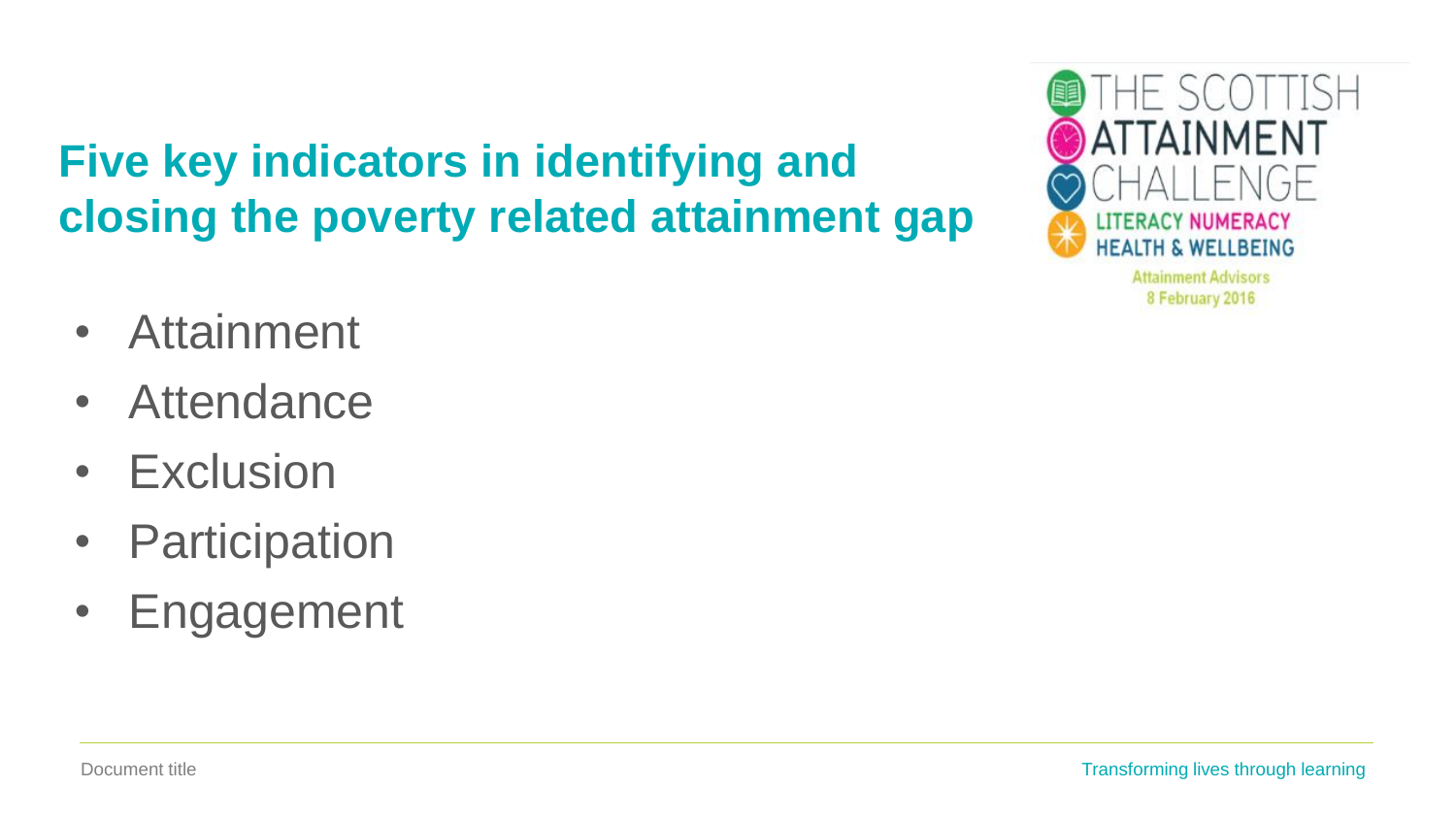#### **HGIOS?4 – some examples**

**2.3 Learning, teaching and assessment -** The learning environment is built on positive, nurturing and appropriately challenging relationships which lead to high-quality learning outcomes. The ethos and culture of our school reflects a commitment to children's rights and positive relationships.

**3.1 Ensuring wellbeing, equality and inclusion -** All staff and partners model behaviour which promotes and supports the wellbeing of all. Staff and partners have created an environment where children and young people feel listened to and are secure in their ability to discuss personal and sensitive aspects of their lives because they feel cared about.

Relationships across the school community are very positive and supportive, founded on a climate of mutual respect within a strong sense of community, shared values and high expectations. All staff and partners are proactive in promoting positive relationships in the classroom, playground and wider learning community.

**3.2 Raising attainment and achievement -** Attendance levels are high and improving. Exclusion rates are low and inclusion is successful for all.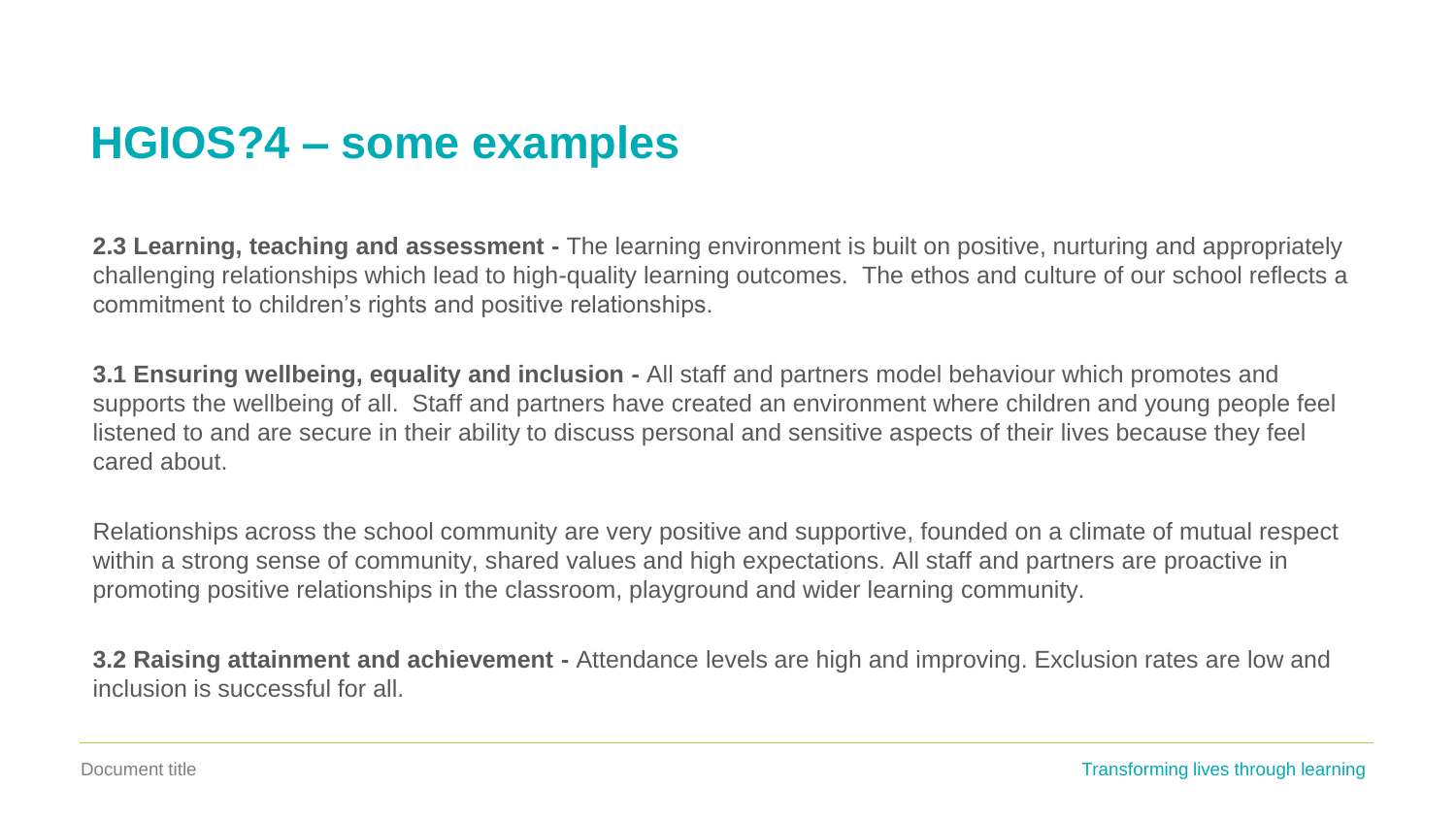#### **Rationale for update of guidance**

- **Updated legislative and policy context. New programmes and publications.**
- **Links with youth justice strategy**
- **Concerns raised around implementation and recording of exclusion**
- **Need for improved practice in return to school processes**
- **Need to strengthen preventative and positive approaches at a universal level**
- **Need for more streamlined guidance**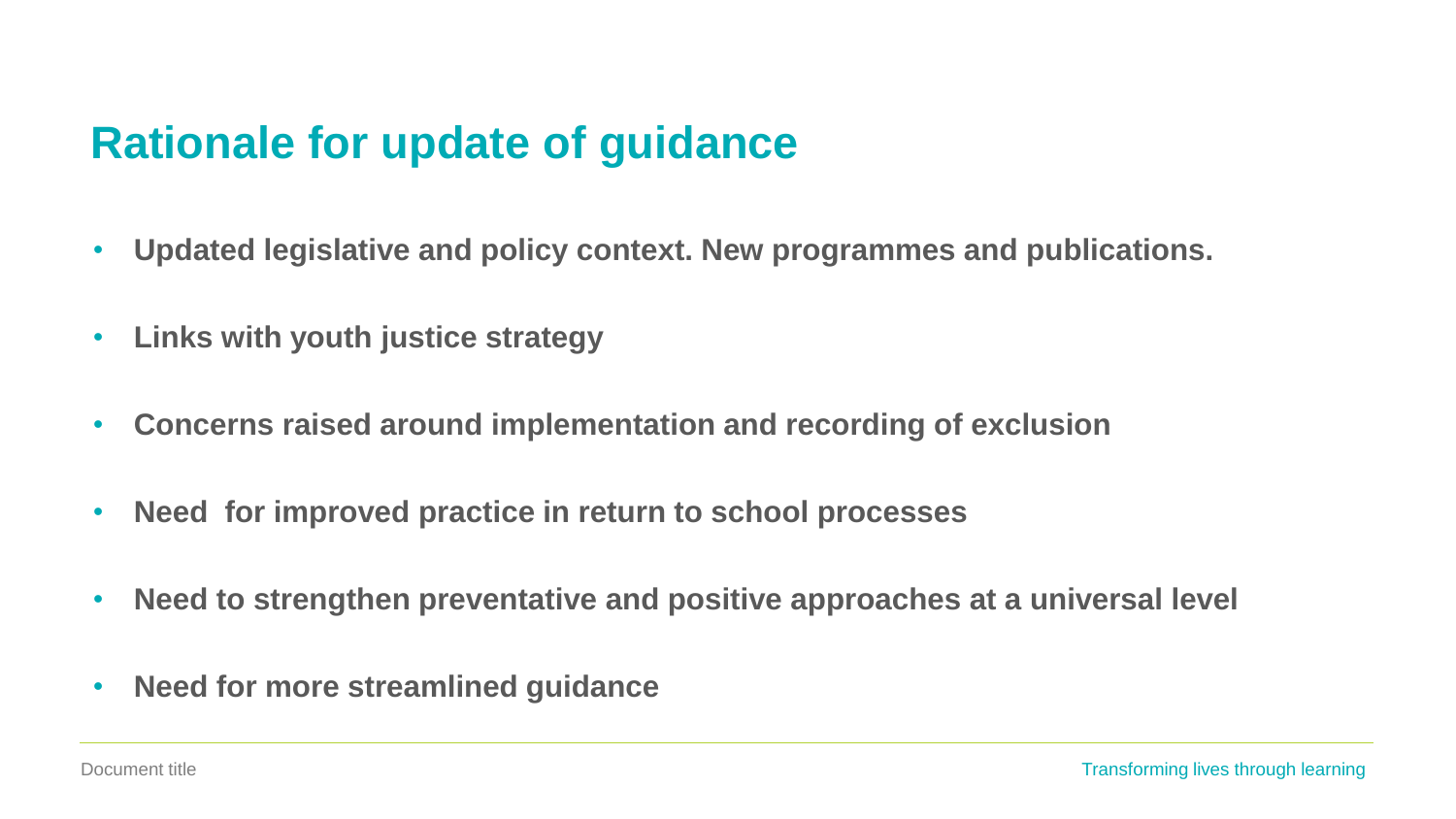#### **Current data on exclusion**

The number of exclusions has been falling year on year since 2006/07

There was 1 permanent exclusion in 2015/16 compared to 292 in 2002/03

Exclusion rates for pupils with ASN are more than 4 times higher than those with no ASN

Exclusion rates are 6 times higher for those in the 20% most deprived areas

Document title **Transforming lives through learning**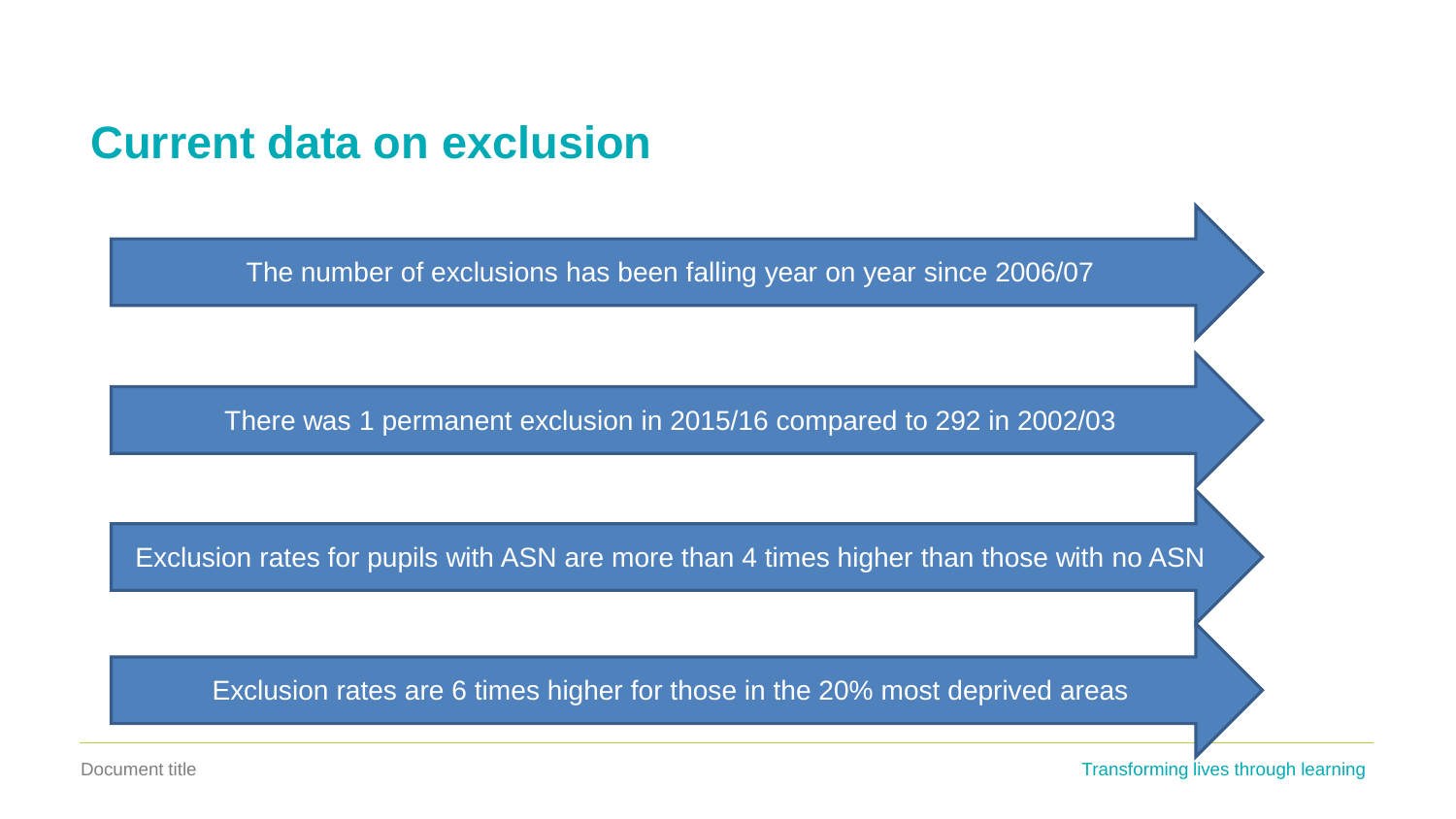#### **Key messages from IEI 2**

.

- Local Authorities/schools should **update their local policy and school handbook**
- Schools and local authorities should place **a greater emphasis on prevention/inclusion**
- Exclusion should be: **a last resort; proportionate**; **for as short a time as possible**
- All exclusions must be **recorded. Children and Young People should not be sent home without it being recorded as an exclusion.**
- **Education provision** should be made for the excluded pupil without due delay
- There is **no requirement for a contract or assurance** of good behaviour before a pupil returns to school

Document title Transforming lives through learning A **support plan** should be in place to support the return of an excluded pupil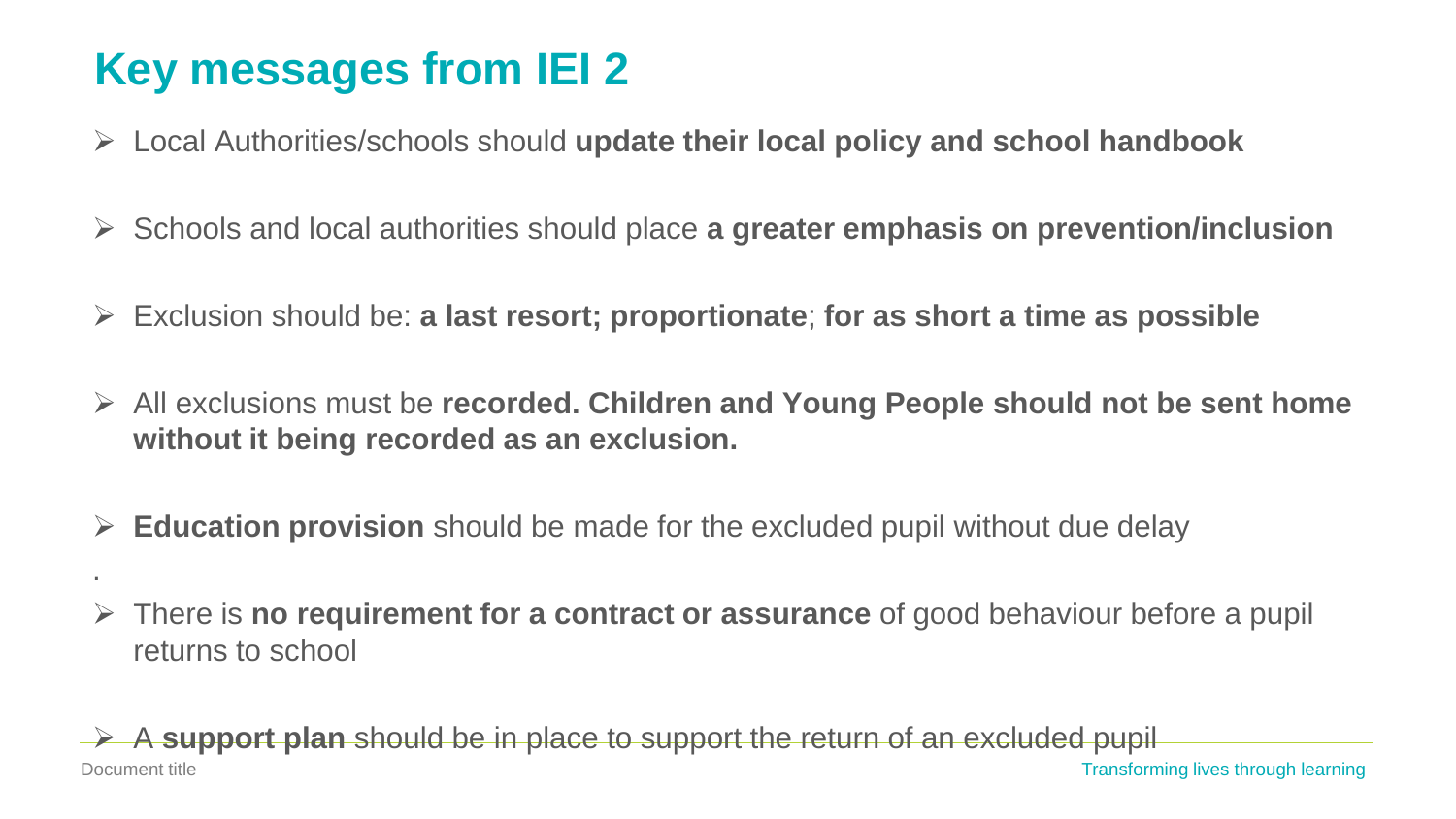#### **Key Changes/additions to the policy**

- Further information on the use of physical intervention and seclusion is given. Local authorities should have their own policy in relation to this
- □ A new section on managing incidents involving weapons has been added
- A new recording code is available through SEEMIS for pupils who return on a part basis following an exclusion. This should be carefully monitored.

Part Time Timetable (exclusion related) PTX short code Y

- $\Box$  Greater emphasis on the impact of exclusion and links to research is provided
- □ Regulations are unchanged legislation is the same advice updated □ Checklists to support the exclusion process are provided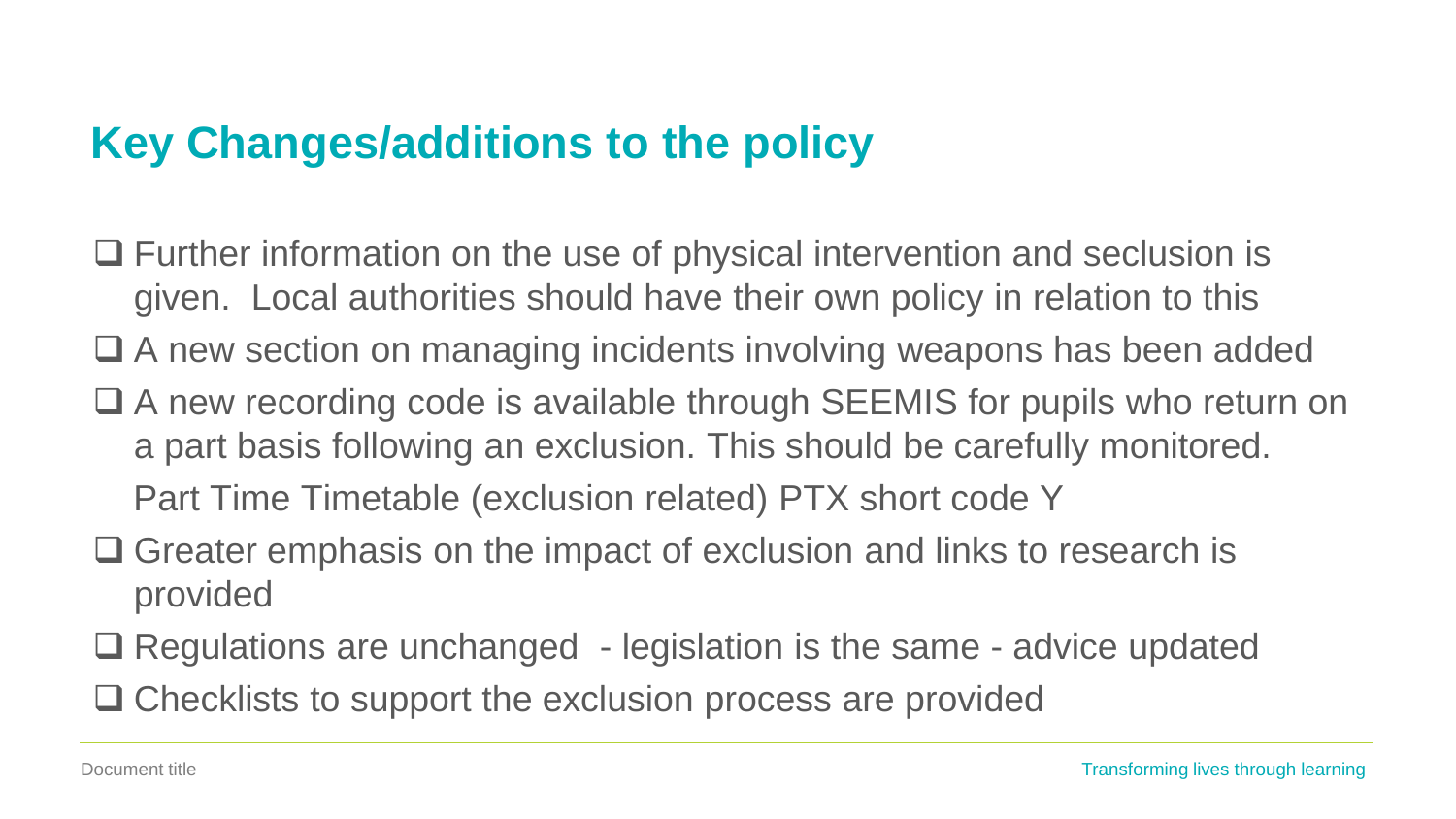#### **Support for implementation**

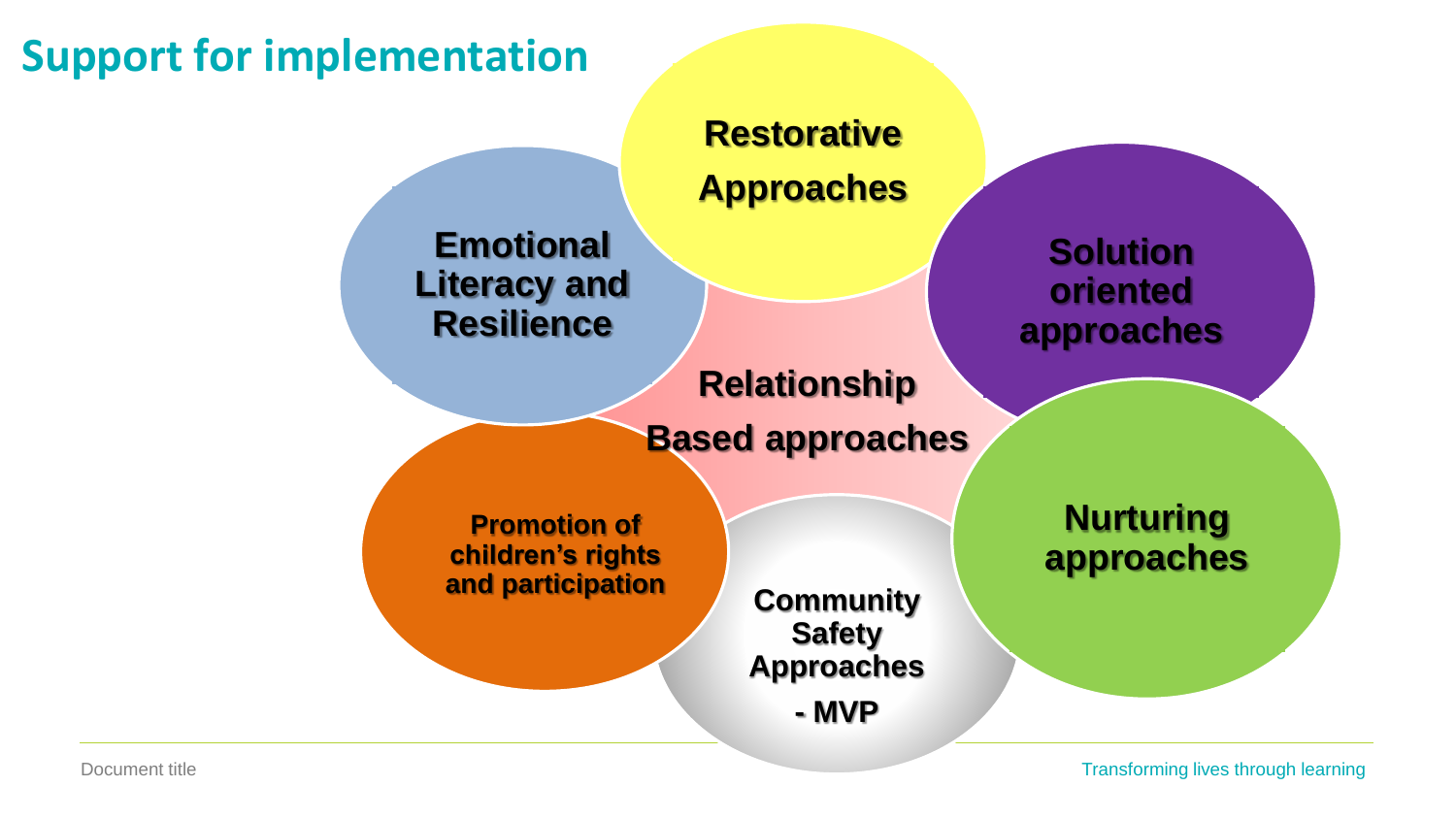#### **Applying Nurture as a whole school approach**

A self-evaluation framework that supports practitioners to explore features of highlyeffective practice from a relationship based perspective

A range of practical tools including classroom/playroom and school environment observation schedules; attunement profile; children/yp focus group prompts; staff and parental questionnaires



#### **Applying Nurture as a Whole School Approach**

**A Framework to support** the Self-Evaluation of Nurturing Approaches in Schools and Early Learning and Childcare (ELC) Settings

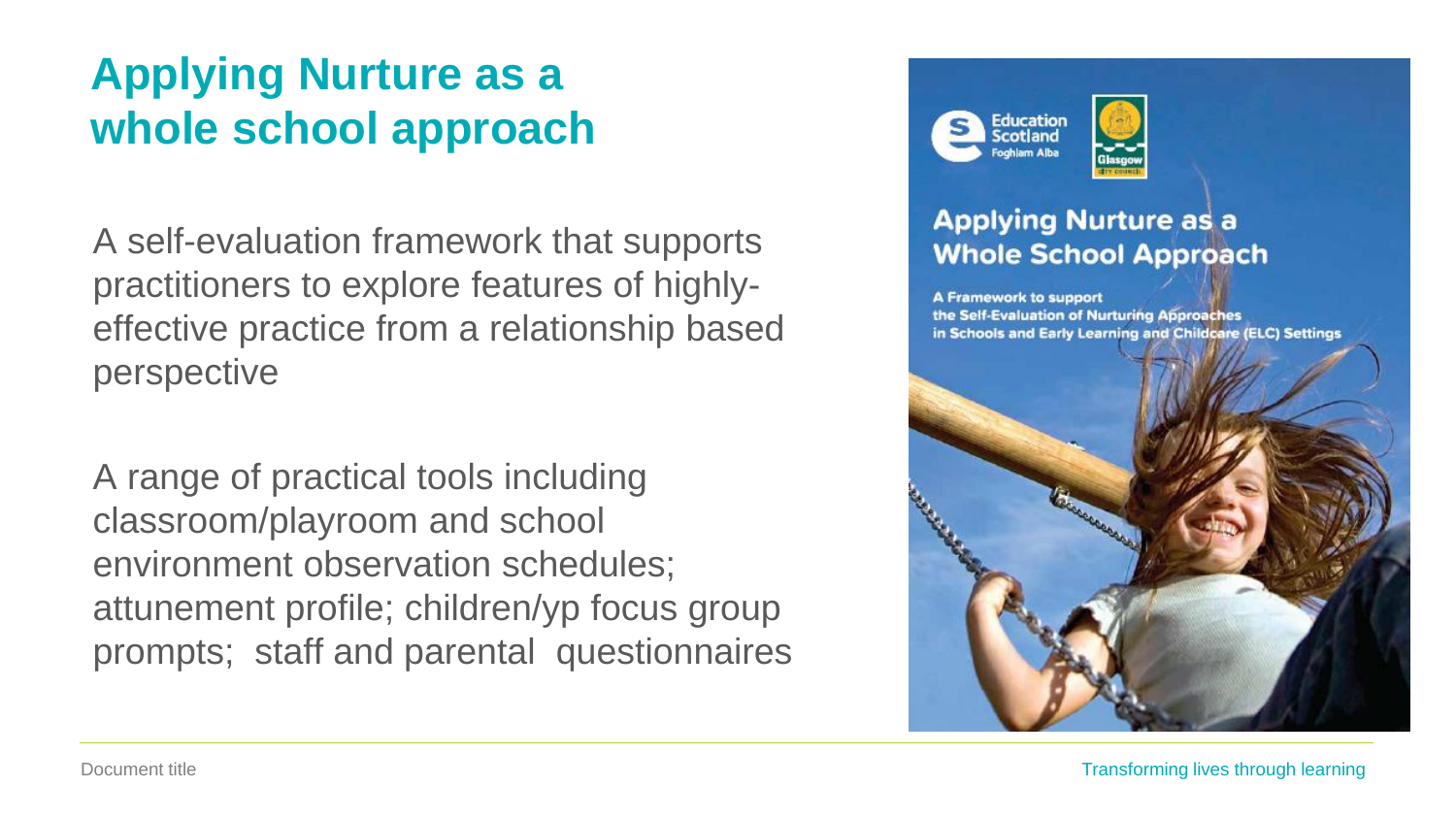#### **On-going work and forthcoming attractions!**

- Anti-bullying guidance: Respect for All (Nov 17). Further guidance will be developed on recording and monitoring
- Behaviour in Scottish Schools Research 17 (BiSSR)
- Response to the research updated policy guidance
- Included and Engaged and Involved Part 1 to be reviewed/updated.
- Support for Implementation Events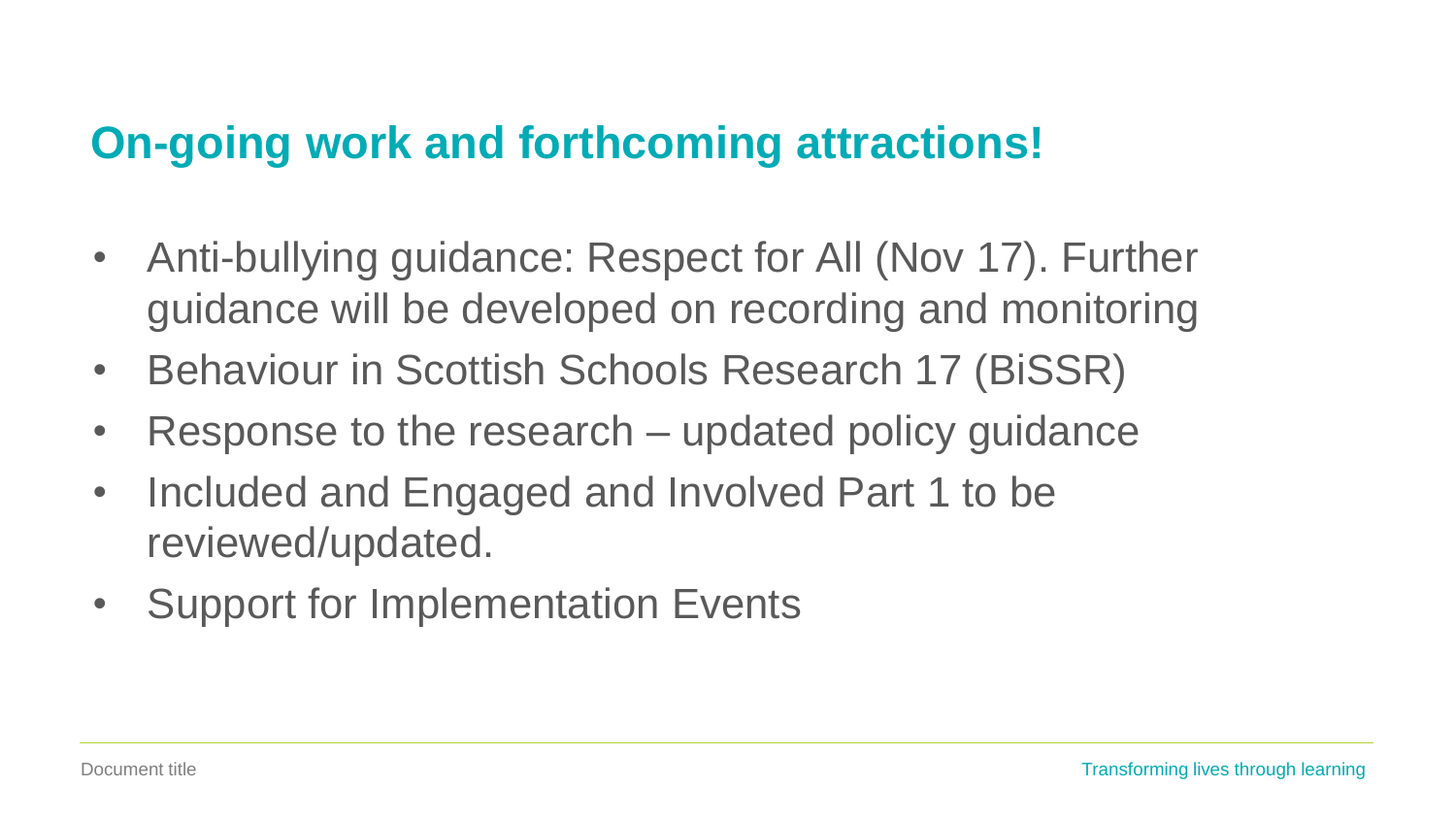# **Any questions?**

**Thank You! maggie.fallon@gov.scot [phil.alcock@gov.scot](mailto:phil.alcock@gov.scot) [gail.nowek@gov.scot](mailto:gail.nowek@gov.scot) [Iain.mitchell@gov.scot](mailto:Iain.mitchell@gov.scot)**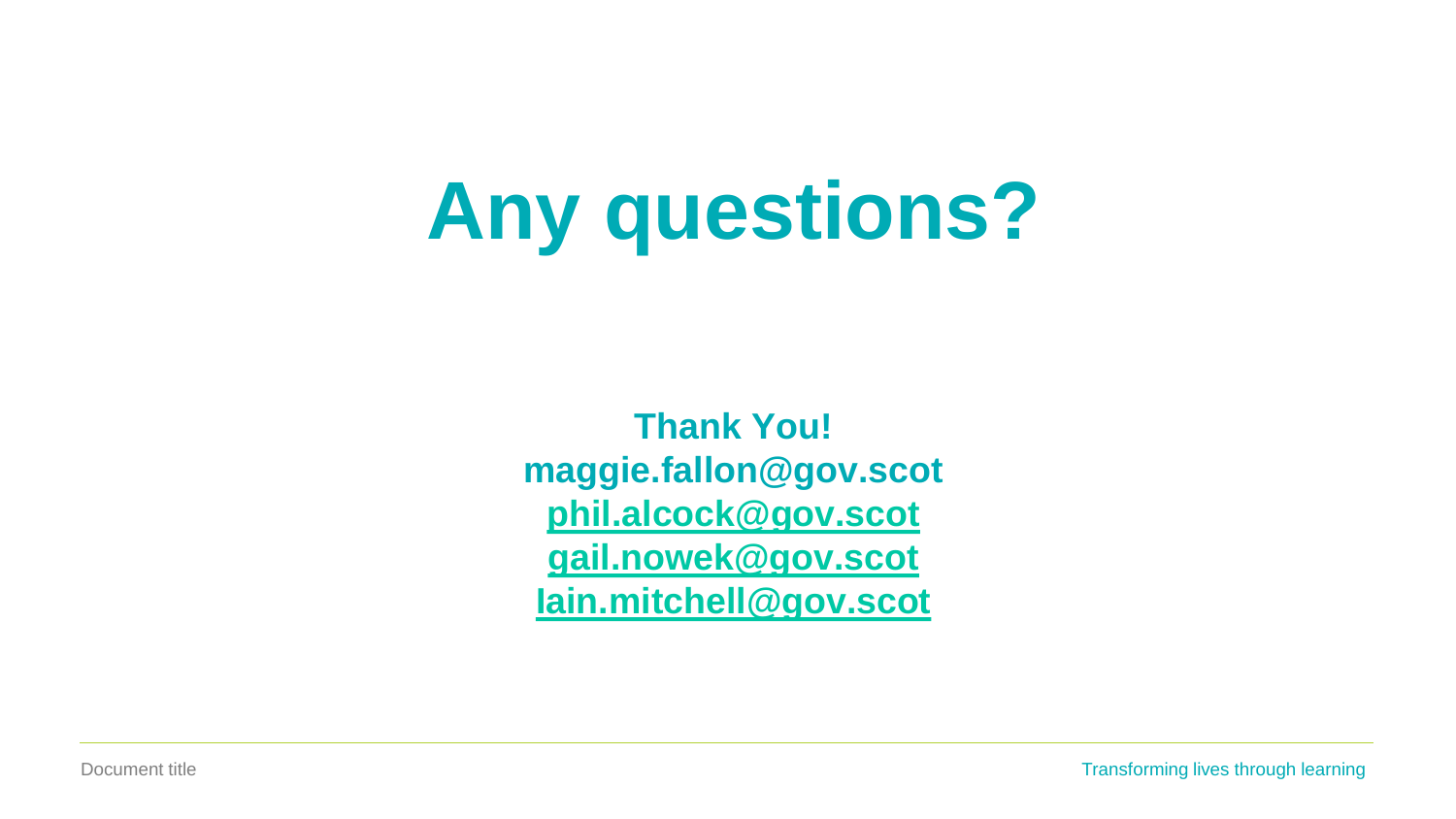#### **Reflective Discussion**

In local authority groupings take some time to discuss and complete the questions which will help you to explore your next steps for implementation.